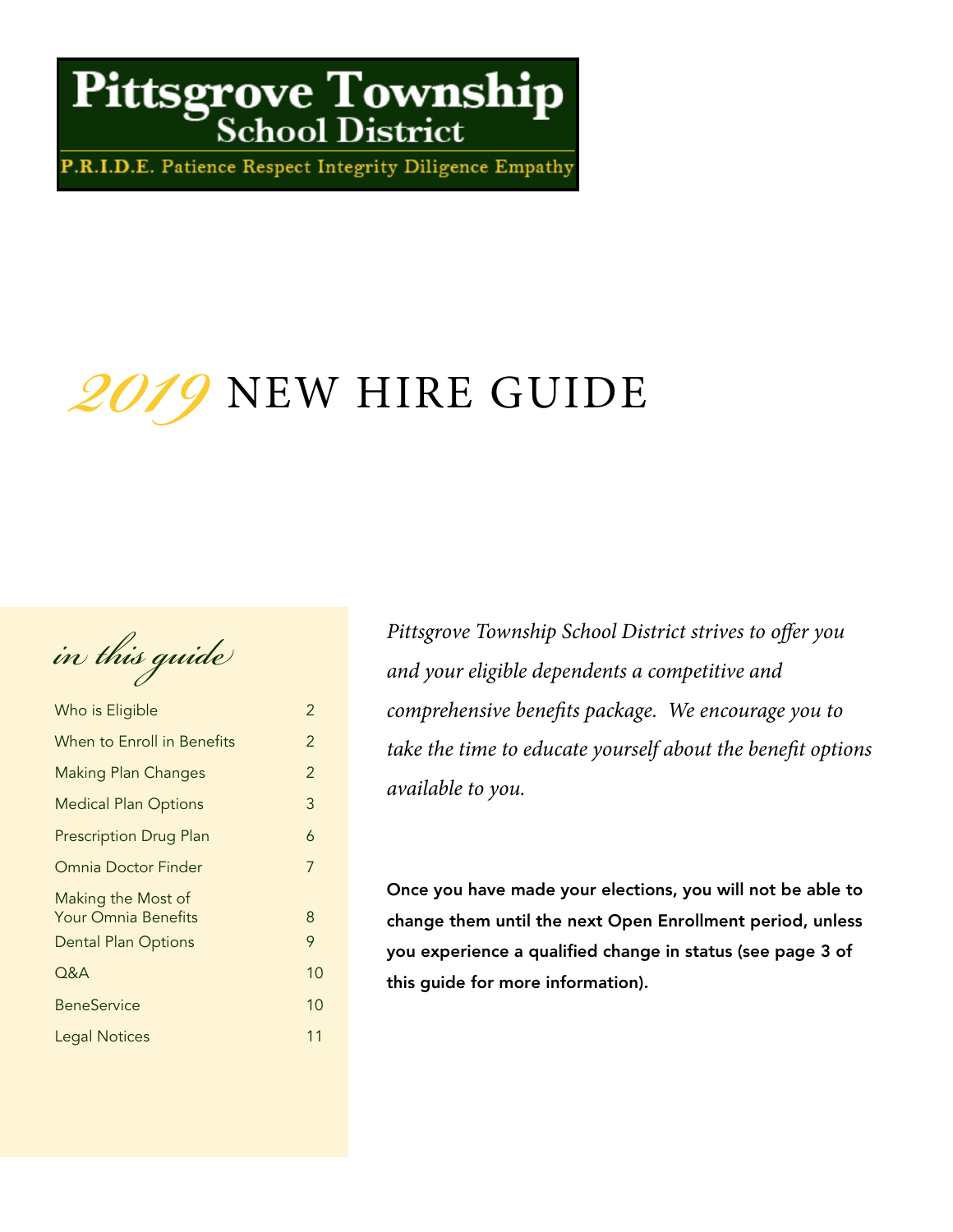# IMPORTANT ENROLLMENT INFORMATION



### Making Plan Changes

Unless you experience a qualified change in status, you cannot make changes to the benefits you elect until the next Open Enrollment period. Qualified status changes include: marriage, divorce, birth or adoption of a child, change in child's dependent status, death of spouse, domestic partner, child or other qualified dependent, change in residence due to an employment transfer for you, your spouse, commencement or termination of adoption proceedings, or change in your spouse's benefits or employment status.

If an eligible dependent had other coverage and such coverage is lost, the eligible dependent may be eligible for enrollment during a "special enrollment period," which is usually the 31-day period following the date that other coverage was lost, due to a qualified change in status.

You must notify Human Resources within 31 days of experiencing a qualified status change.

### When to enroll in Benefits?

You **MUST** complete an enrollment form if you choose to enroll you or your dependents in medical/prescription or dental benefits.

### Who is Eligible?

You are a benefits-eligible employee if you are full-time and working 25-30 hours per week (please refer to your negotiated contract).

Please remember that only eligible dependents can be enrolled; this includes your spouse, civil union partner or your eligible dependent(s) to age 26 for medical and prescription drug coverage.

Eligible dependents are covered under the Dental policy until the end of the calendar year in which they turn 23 regardless of student status.

If you have any questions or would like to enroll an eligible dependent, please contact Shelly Ellis for an enrollment form and restrictions.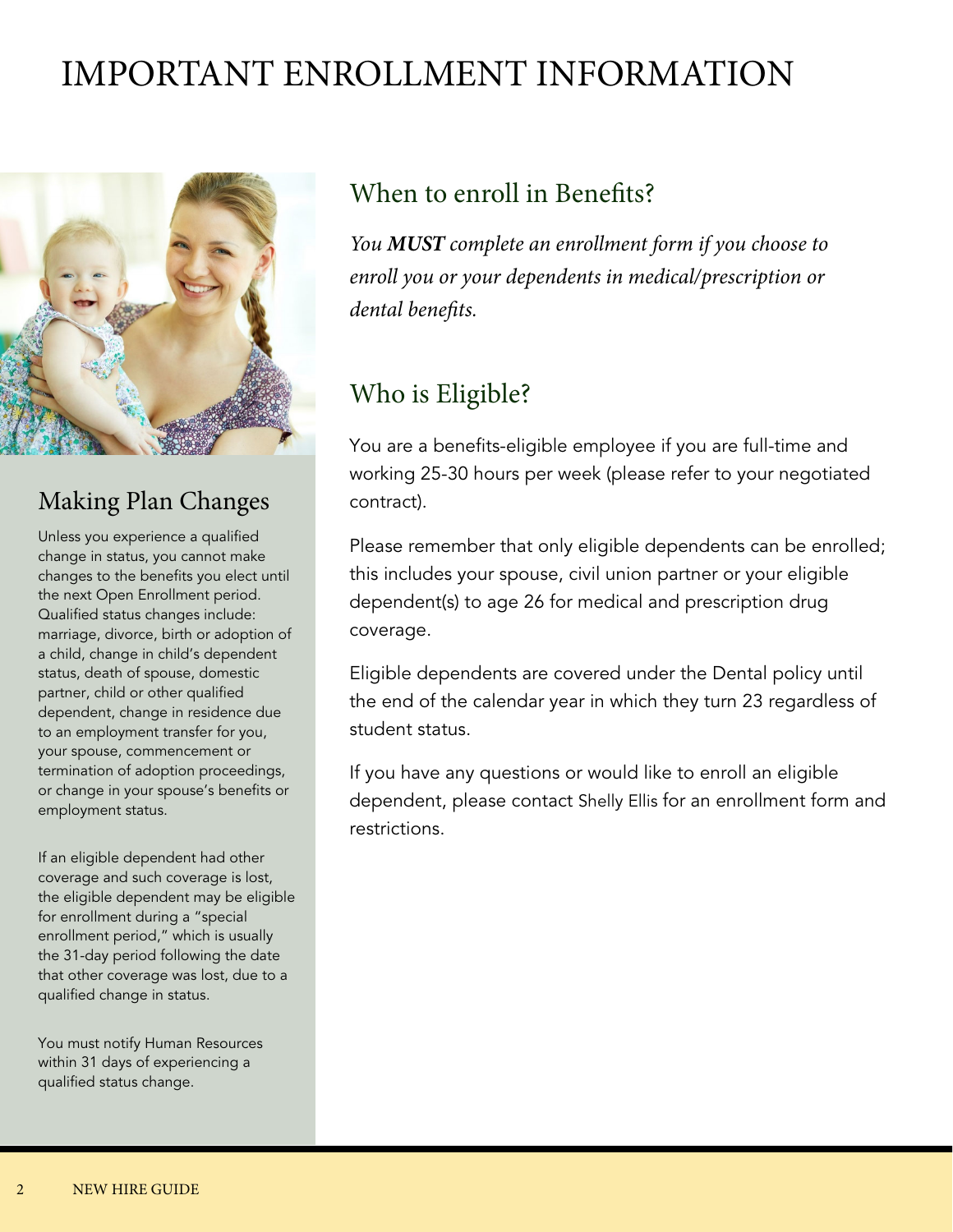# MEDICAL PLAN OPTIONS: HORIZON

### **DIRECT ACCESS**

| <b>BENEFIT DESCRIPTION</b>                        | <b>IN-NETWORK</b><br>(BLUECARD NETWORK)                | <b>OUT-OF-NETWORK</b> |
|---------------------------------------------------|--------------------------------------------------------|-----------------------|
| <b>Deductible</b><br>Individual/Family            | None / None                                            | \$100 / \$250         |
| <b>Out-of-Pocket Maximum</b><br>Individual/Family | \$400 / \$800                                          | \$2,000 / \$5,000     |
| <b>Preventive Care Services</b>                   | 100%                                                   | 100%, no deductible   |
| <b>PCP Office Visit</b>                           | \$10 copay                                             | 80% after deductible  |
| <b>Specialist Office Visit</b>                    | \$10 copay                                             | 80% after deductible  |
| <b>Diagnostic Laboratory</b>                      | 100% - Office or LabCorp<br>100% - Outpatient Facility | 80% after deductible  |
| <b>Diagnostic X-Ray/Imaging</b><br>(MRI, CT-Scan) | 100% - Office<br>100% - Outpatient Facility            | 80% after deductible  |
| <b>Emergency Room</b>                             | \$25 facility copay                                    | \$25 facility copay   |
| <b>Ambulance</b>                                  | 90%                                                    | 80% after deductible  |
| <b>Inpatient Hospital</b>                         | 100%                                                   | 80% after deductible  |
| <b>Outpatient Surgery</b>                         | 100%                                                   | 80% after deductible  |
| <b>Vision</b><br>Routine Eye Exam<br>Hardware     | \$10 copay<br>Hardware Not Covered                     | Not Covered           |
| <b>Prescription Drug</b>                          | 90% MMRX                                               |                       |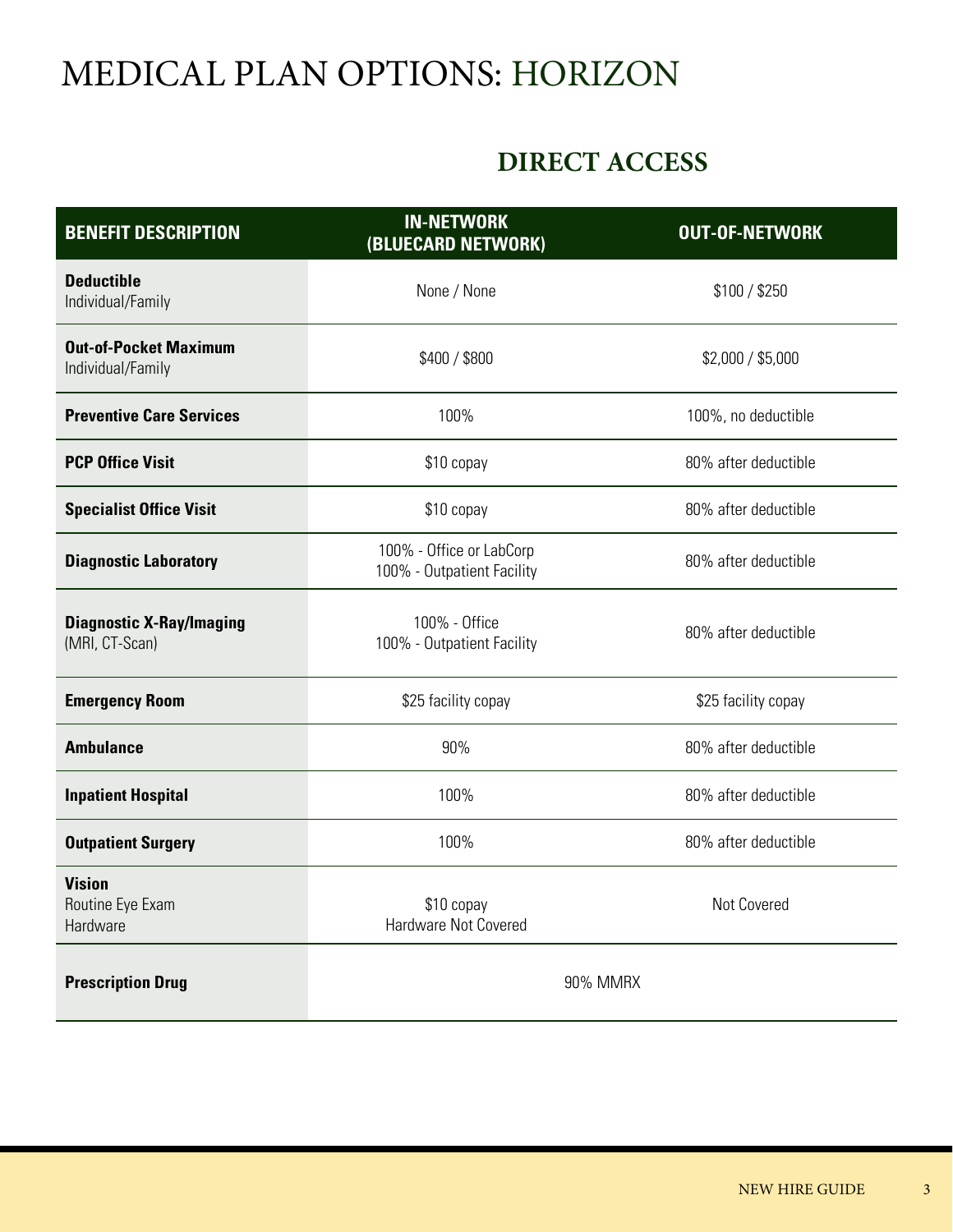# MEDICAL PLAN OPTIONS: HORIZON

### **POS \$5/\$10/\$20 RX**

| <b>BENEFIT DESCRIPTION</b>                              | <b>IN-NETWORK</b>                                                                                 | <b>OUT-OF-NETWORK</b>                                                                                       |
|---------------------------------------------------------|---------------------------------------------------------------------------------------------------|-------------------------------------------------------------------------------------------------------------|
| <b>Deductible</b><br>Individual/Family                  | None / None                                                                                       | \$500 / \$1,000                                                                                             |
| <b>Out-of-Pocket Maximum</b><br>Individual/Family       | \$4,000 / \$8,000                                                                                 |                                                                                                             |
| <b>Preventive Care Services</b>                         | 100%                                                                                              | 60% (no deductible)                                                                                         |
| <b>Primary Care Physician (PCP)</b><br><b>Required?</b> | Required                                                                                          |                                                                                                             |
| <b>PCP Office Visit</b>                                 | \$10 copay                                                                                        | 60% after deductible                                                                                        |
| <b>Specialist Office Visit</b>                          | \$10 copay                                                                                        | 60% after deductible                                                                                        |
| <b>Diagnostic Laboratory</b>                            | 100% - Office or LabCorp<br>100% - Outpatient Facility                                            | 60% after deductible                                                                                        |
| <b>Diagnostic X-Ray/Imaging</b><br>(MRI, CT-Scan)       | 100% - Office<br>100% - Outpatient Facility                                                       | 60% after deductible                                                                                        |
| <b>Emergency Room</b>                                   | \$35 facility copay                                                                               | \$35 facility copay                                                                                         |
| <b>Ambulance</b>                                        | 100%                                                                                              | 60% after deductible                                                                                        |
| <b>Inpatient Hospital</b>                               | 100%                                                                                              | 60% after deductible                                                                                        |
| <b>Outpatient Surgery</b>                               | 100%                                                                                              | 60% after deductible                                                                                        |
| <b>Vision - Routine Eye Exam/</b><br><b>Hardware</b>    | \$10 copay<br>(limited to one exam every 24 months)<br>Hardware \$100 in a 2-calendar year period | 60% after deductible<br>(limited to one exam every 24 months)<br>Hardware \$100 in a 2-calendar year period |
| <b>PRESCRIPTION BENEFITS</b>                            | <b>RETAIL (UP TO A 30-DAY SUPPLY)</b>                                                             | <b>MAIL ORDER (UP TO A 90-DAY SUPPLY)</b>                                                                   |
| Generic                                                 | \$5 copay                                                                                         | \$5 copay                                                                                                   |
| <b>Preferred Brand</b>                                  | \$10 copay                                                                                        | \$15 copay                                                                                                  |
| <b>Non-Preferred Brand</b>                              | \$20 copay                                                                                        | \$25 copay                                                                                                  |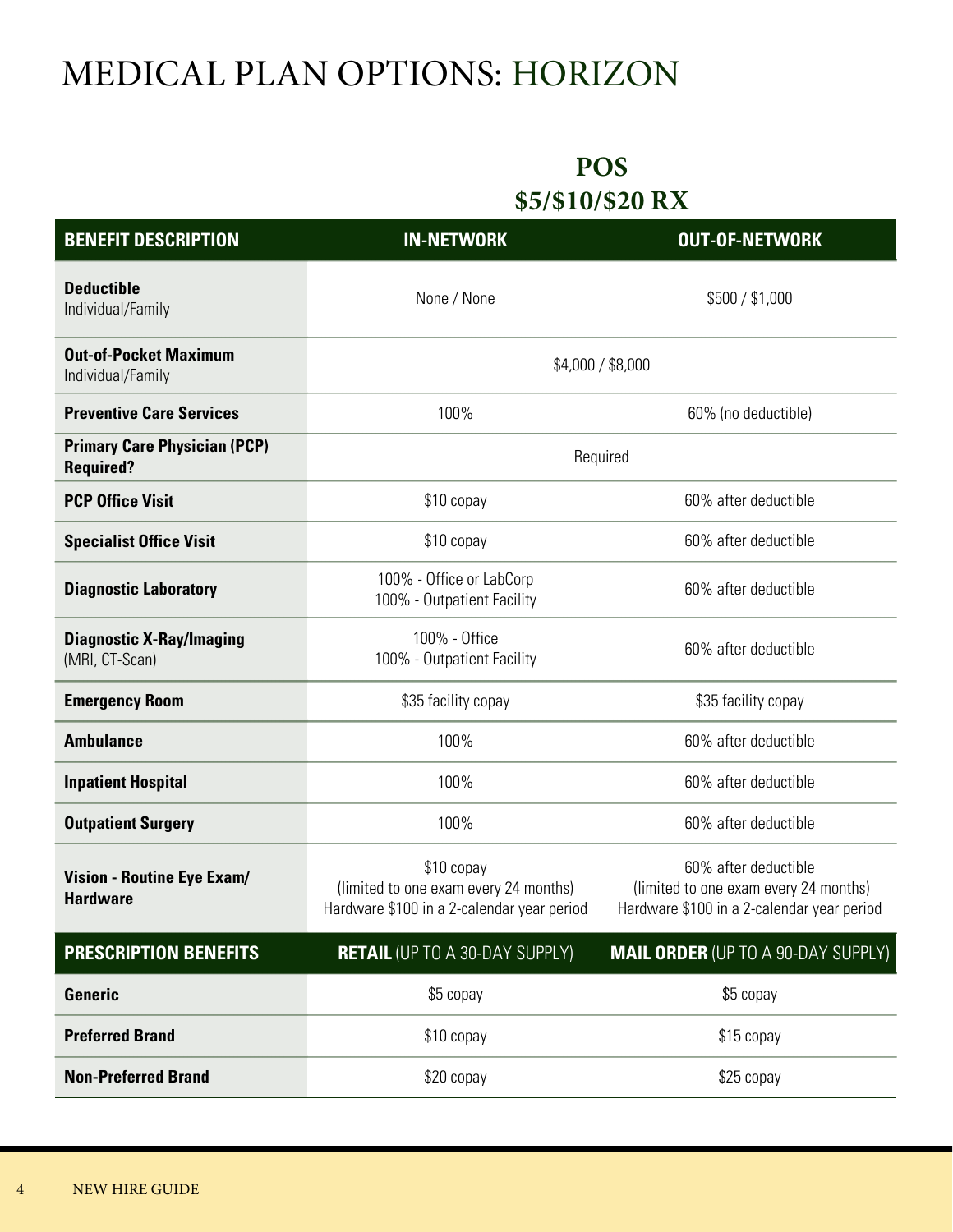# MEDICAL PLAN OPTIONS: HORIZON

### **OMNIA 10\* \$5/\$10/\$20 RX**

| <b>BENEFIT DESCRIPTION</b>                              | <b>TIER1</b>                                                                                                       | <b>TIER 2</b><br>(INCLUDES BLUECARD NETWORK)                                                                                        |
|---------------------------------------------------------|--------------------------------------------------------------------------------------------------------------------|-------------------------------------------------------------------------------------------------------------------------------------|
| <b>Deductible</b><br>Individual/Family                  | None / None                                                                                                        | \$1,500 / \$3,000                                                                                                                   |
| <b>Out-of-Pocket Maximum</b><br>Individual/Family       | \$400 / \$800                                                                                                      | \$2,000 / \$4,000                                                                                                                   |
| <b>Preventive Care Services</b>                         | 100%                                                                                                               | 100%                                                                                                                                |
| <b>Primary Care Physician (PCP)</b><br><b>Required?</b> | N <sub>0</sub>                                                                                                     | N <sub>0</sub>                                                                                                                      |
| <b>PCP Office Visit</b>                                 | \$5 copay                                                                                                          | \$10 copay                                                                                                                          |
| <b>Specialist Office Visit</b>                          | \$5 copay                                                                                                          | \$10 copay                                                                                                                          |
| <b>Diagnostic Laboratory</b>                            | 100% - Office or LabCorp<br>100% - Outpatient Facility                                                             | 100% - Office or LabCorp<br>100% - Outpatient Facility                                                                              |
| <b>Diagnostic X-Ray/Imaging</b><br>(MRI, CT-Scan)       | Radiology - 100% in freestanding,<br>hospital outpatient<br>Imaging - 100% in freestanding,<br>hospital outpatient | Radiology - 100% in freestanding,<br>hospital outpatient<br>Imaging - 100% after deductible in<br>freestanding, hospital outpatient |
| <b>Emergency Room</b>                                   | \$25 copay                                                                                                         | \$25 copay                                                                                                                          |
| <b>Ambulance</b>                                        | 100%                                                                                                               | 100%                                                                                                                                |
| <b>Inpatient Hospital</b>                               | 100%                                                                                                               | Deductible then \$150 per admission                                                                                                 |
| <b>Outpatient Surgery</b>                               | 100%                                                                                                               | 100% after deductible                                                                                                               |
| Vision -<br><b>Routine Eye Exam/Hardware</b>            | Exam: \$5 copay<br>Hardware: Not Covered                                                                           | Exam: \$10 copay<br>Hardware: Not Covered                                                                                           |
| <b>Vision - Pediatric</b>                               | Routine Pediatric Vision Covered 1/year and Hardware Services<br>are covered up to \$125 every 1 year              |                                                                                                                                     |
| <b>PRESCRIPTION BENEFITS</b>                            | <b>RETAIL (UP TO A 30-DAY SUPPLY)</b>                                                                              | <b>MAIL ORDER (UP TO A 90-DAY</b><br>SUPPLY)                                                                                        |
| Generic                                                 | \$5 copay                                                                                                          | \$5 copay                                                                                                                           |
| <b>Preferred Brand</b>                                  | \$10 copay                                                                                                         | \$15 copay                                                                                                                          |
| <b>Non-Preferred Brand</b>                              | \$20 copay                                                                                                         | \$25 copay                                                                                                                          |

\* Tier 1 Deductible /Maximum Out-Of-Pocket accumulates to Tier 2 Deductible /Maximum Out-Of-Pocket but Tier 2 Deductible /Maximum Out-Of-Pocket does not accumulate to Tier 1 Deductible /Maximum Out-Of-Pocket . Once Tier 2 Deductible /Maximum Out-Of-Pocket has been met, Consolidated Maximum Out of Pocket is Calendar Year. The deductible, coinsurance, prescription, and copayments apply to the Maximum Out of Pocket. Tier 1 will also have been met.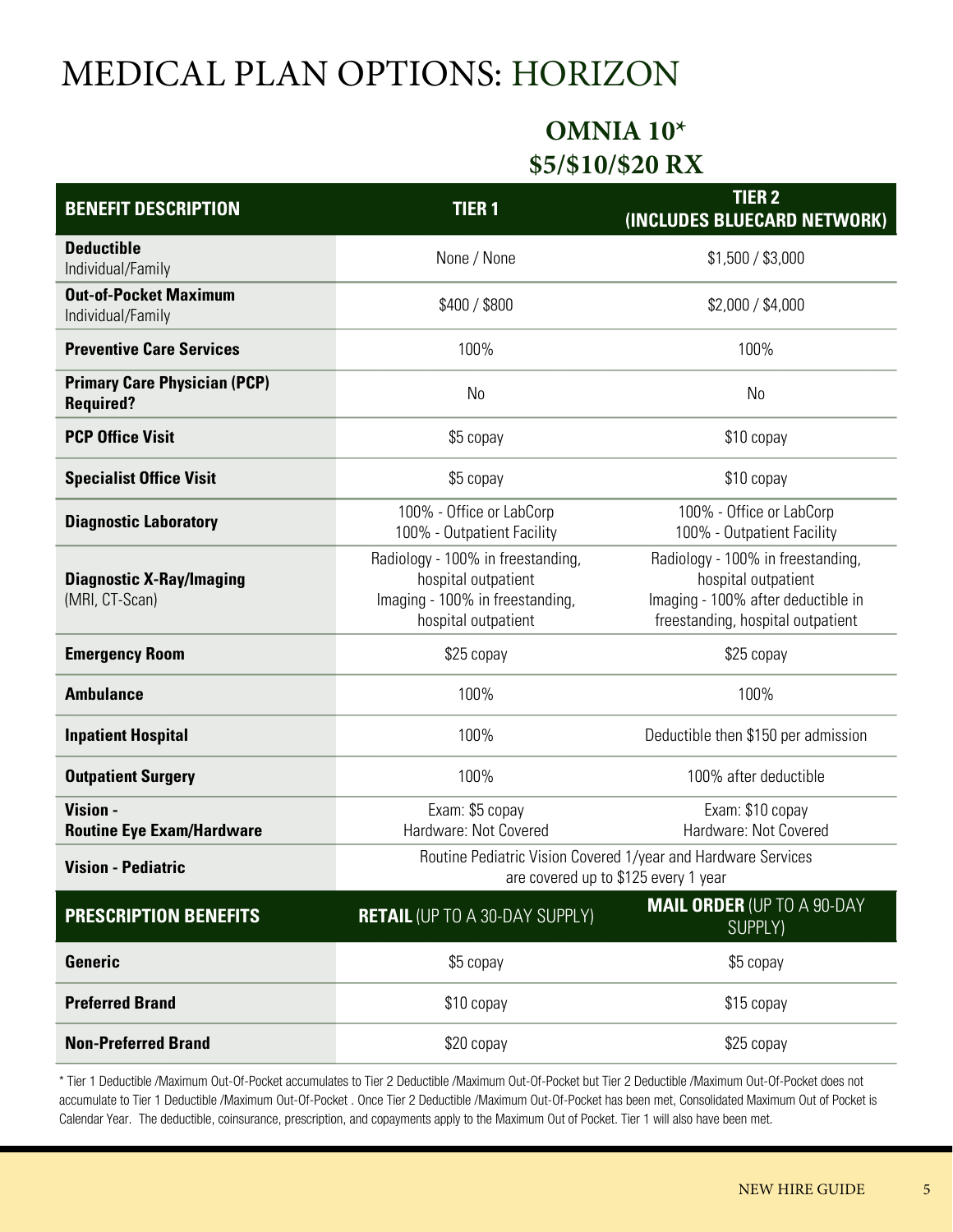# PRESCRIPTION DRUG PLAN: HORIZON BCBS/PRIME THERAPEUTICS

If you are enrolled in the medical plans, you are automatically enrolled in the prescription drug plan through Horizon BCBS.

**RETAIL** 

|                            | <b>RETAIL</b>         | <b>MAIL ORDER</b>     |
|----------------------------|-----------------------|-----------------------|
|                            | Up to a 30-day supply | Up to a 90-day supply |
| <b>POS OR OMNIA PLANS</b>  |                       |                       |
| Generic                    | \$5 copay             | \$5 copay             |
| <b>Preferred Brand</b>     | \$10 copay            | \$15 copay            |
| <b>Non-Preferred Brand</b> | \$20 copay            | \$25 copay            |

### Save on your prescriptions with Mail Order

Using the mail order program for your maintenance medications will save you money. You will receive up to a 90-day (3-month) supply for two retail copays. In addition to the savings, your prescriptions will be delivered right to your home.

To begin using mail order, simply complete a mail order form at www.horizonblue.com and send along with your prescription(s) written for a 90-day supply of medication.

### How much can you save when you use Mail Order? Compare for yourself…

| <b>RETAIL PHARMACY</b>                              | <b>MAIL ORDER</b>                                          | <b>ANNUAL SAVINGS</b> |
|-----------------------------------------------------|------------------------------------------------------------|-----------------------|
| Preferred Brand-Name Copay<br>\$10                  | Preferred Brand-Name Copay<br>\$15                         |                       |
| Annual cost<br>$$10$ per month x 12 fills)<br>\$120 | Annual cost<br>$$15$ per order x 4 fills per year)<br>\$60 | \$60                  |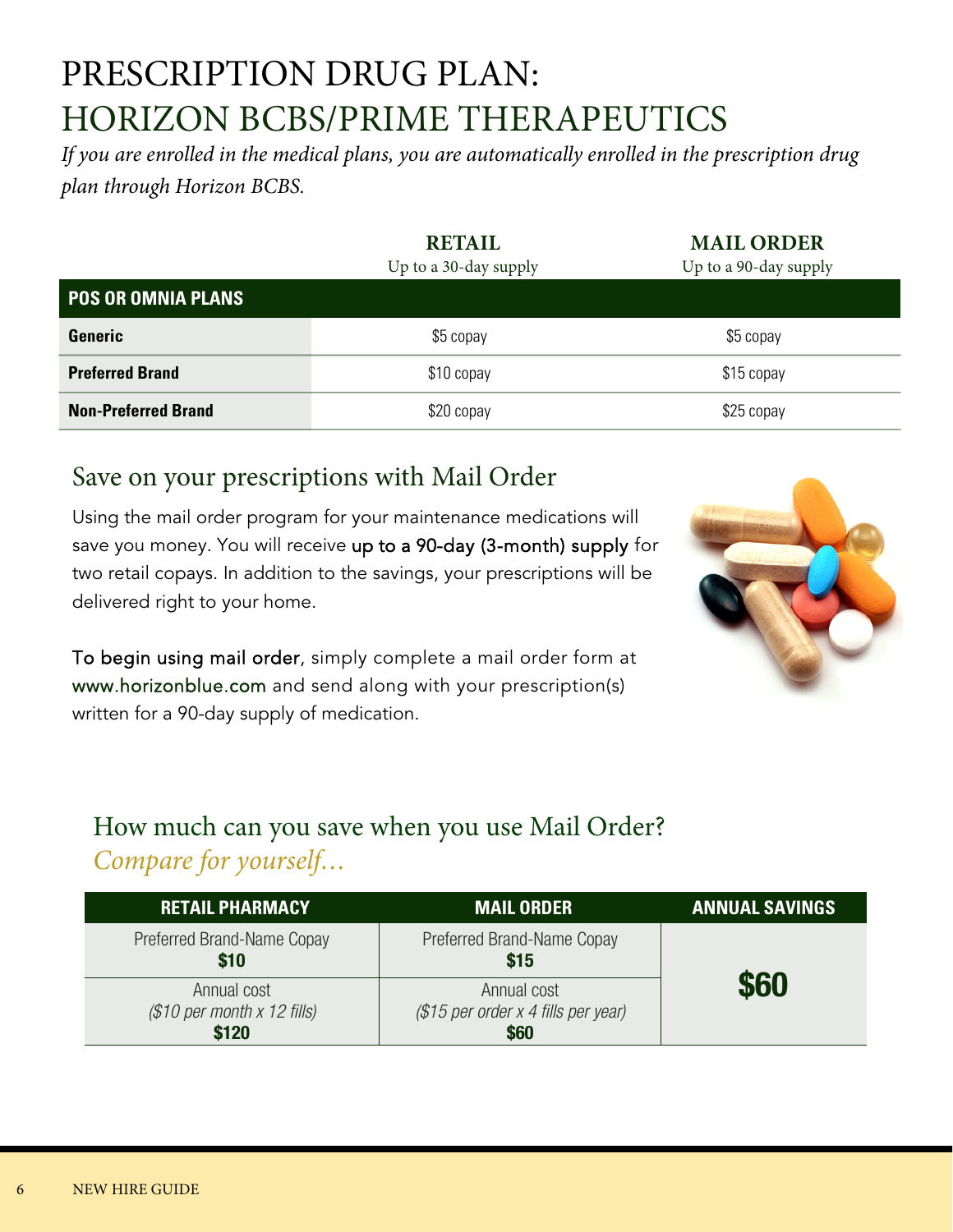# OMNIA DOCTOR FINDER

Use the Doctor & Hospital Finder to find participating doctors, health care professionals and hospitals.

- Select Doctors in the "What are you looking for?" drop down box.
- Select OMNIA in the "Choose a Plan to Start" drop down box.

The status of Tier 1 or Tier 2 is rendered at the TIN/ Practice level of the physician (because physicians can be "affiliated" with multiple facilities/ practices or hospitals).

- 1. Look up Physician
- 2. Look at doctor addresses
- 3. NOTE TIER LEVEL (1 OR 2) before you schedule your appointment.

Physicians can be "affiliated" with multiple facilities/ practices or hospitals so the status of Tier 1 or Tier 2 is rendered at the TIN/ Practice level of the physician.

- Tier status is rendered at the TIN/ practice level
- The OMNIA network uses the Horizon BCBS "Managed Care Network" which is also the provider network for these products: Horizon EPO, Horizon Direct Access, Horizon POS, and Horizon MyWay HRA.
- "The new OMNIA Health Plans offer significantly lower premiums for access to the largest network in New Jersey. Plus, save even more with lower out-of-pocket costs at certain doctors and hospitals. "

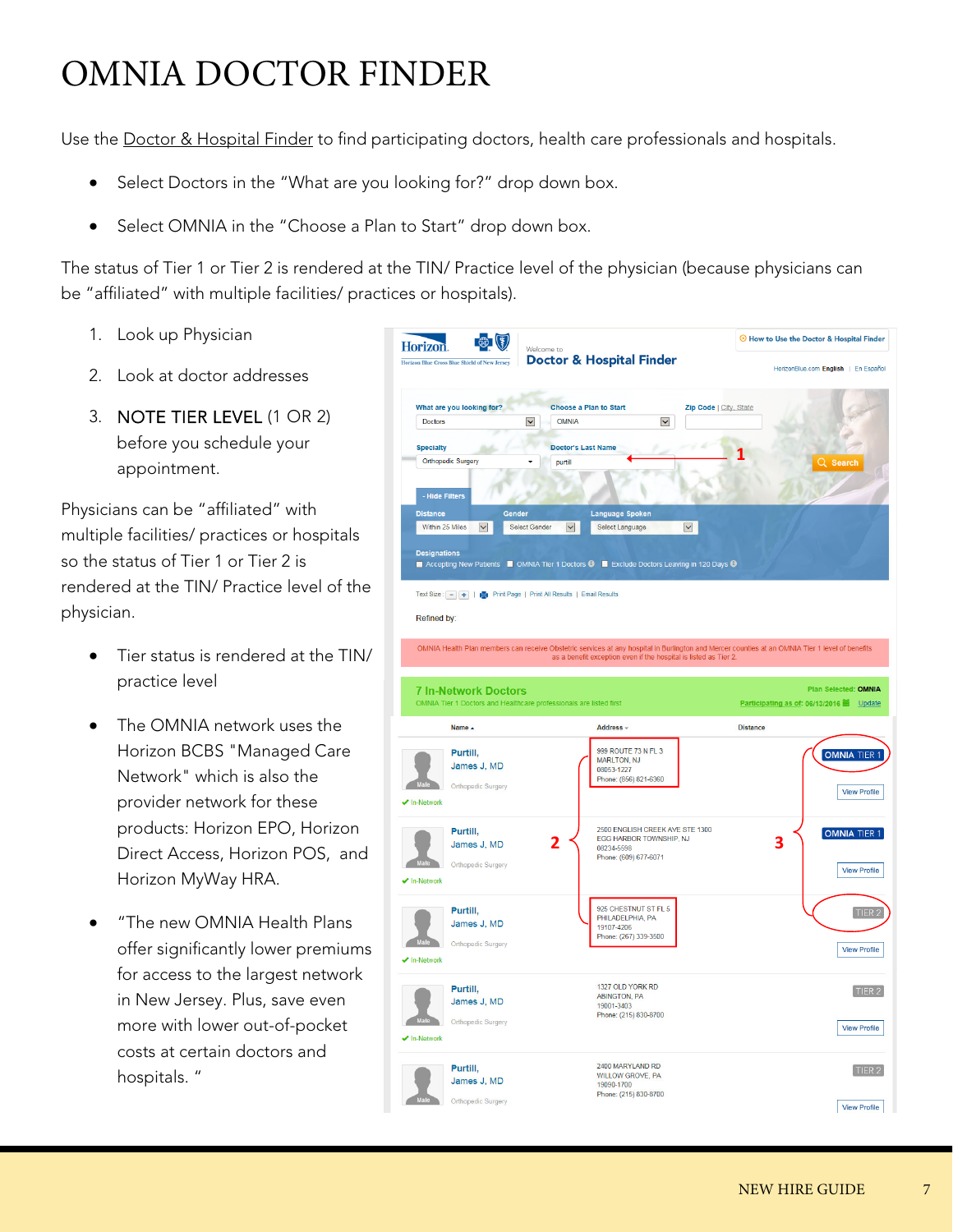# MAKING THE MOST OF YOUR OMNIA PLAN **BENEFITS**

Take the guesswork out of your health care coverage!

### **Getting Lab Tests with Your OMNIA Health Plan**

When you need clinical laboratory tests, your doctor may collect specimens at his or her office or send you to a Laboratory Corporation of America (LabCorp) or AtlantiCare Clinical Laboratories patient service center. Labcorp and AtlantiCare Clinical Laboratories are the exclusive in-network clinical laboratory providers for members enrolled in OMNIA Health Plans.

If your doctor sends you to a lab for services, he or she will give you a LabCorp Requisition Form. This form may be used at Labcorp or AtlantiCare Clinical Laboratories. Simply present the form and your Horizon BCBSNJ member ID card when you check in at the lab. If you get a bill from LabCorp or AtlantiCare Clinical Laboratories, please call Member Services at the phone number on the back of your member ID card.

### **To find an in-network lab:**

- You can find the LabCorp Patient Service Center nearest you at labcorp.com/psc.
- You can find the AtlantiCare Clinical Laboratory nearest you at atlanticare.org/index.php/ locations-home.
- IMPORTANT: If you use a testing facility other than LabCorp or AtlantiCare Clinical Laboratories, your tests will not be covered and you will have to pay the total cost.

### **OMNIA Top 10 Tips**

- 1. Carry your member ID card. It is the key to accessing your Horizon BCBSNJ benefits. Show it when you see your doctor or any health care professional, or go to a hospital.
- 2. You do not need to choose a Primary Care Physician (PCP).
- 3. You can see in-network doctors without a referral.
- 4. You can use doctors and other health care professionals who are in the Horizon Managed Care Network and any hospital in the Horizon Hospital Network. Visit HorizonBlue.com/ doctorfinder to look for in-network doctors, other health care professionals and hospitals.
- 5. You pay less out of your pocket when you use an OMNIA Tier 1-designated doctor, other health care professional or hospital.
- 6. You have 24/7 access to talk face-to-face with U.S. board-certified, licensed doctors from your computer or web-enabled mobile device through Horizon CareOnline.
- 7. You have access to more than 96 percent of retail pharmacies in New Jersey to fill your prescriptions, or you can set up convenient home delivery pharmacy service through Horizon Pharmacy.
- 8. You do not have out-of-network benefits for non -emergency care.
- 9. Register for Member Online Services1 at register.HorizonBlue.com, then sign in at members.HorizonBlue.com. You can see detailed information about your plan, benefits and claims. You can even print a temporary member ID card. Sign in to take advantage of health and wellness tools, educational resources and more. Have a mobile device? We have an app for that. Download the Horizon Blue App from the App Store or Google Play.
- 10. Enjoy member-exclusive discounts on fitness and healthy living services. Visit Blue365deals.com for details.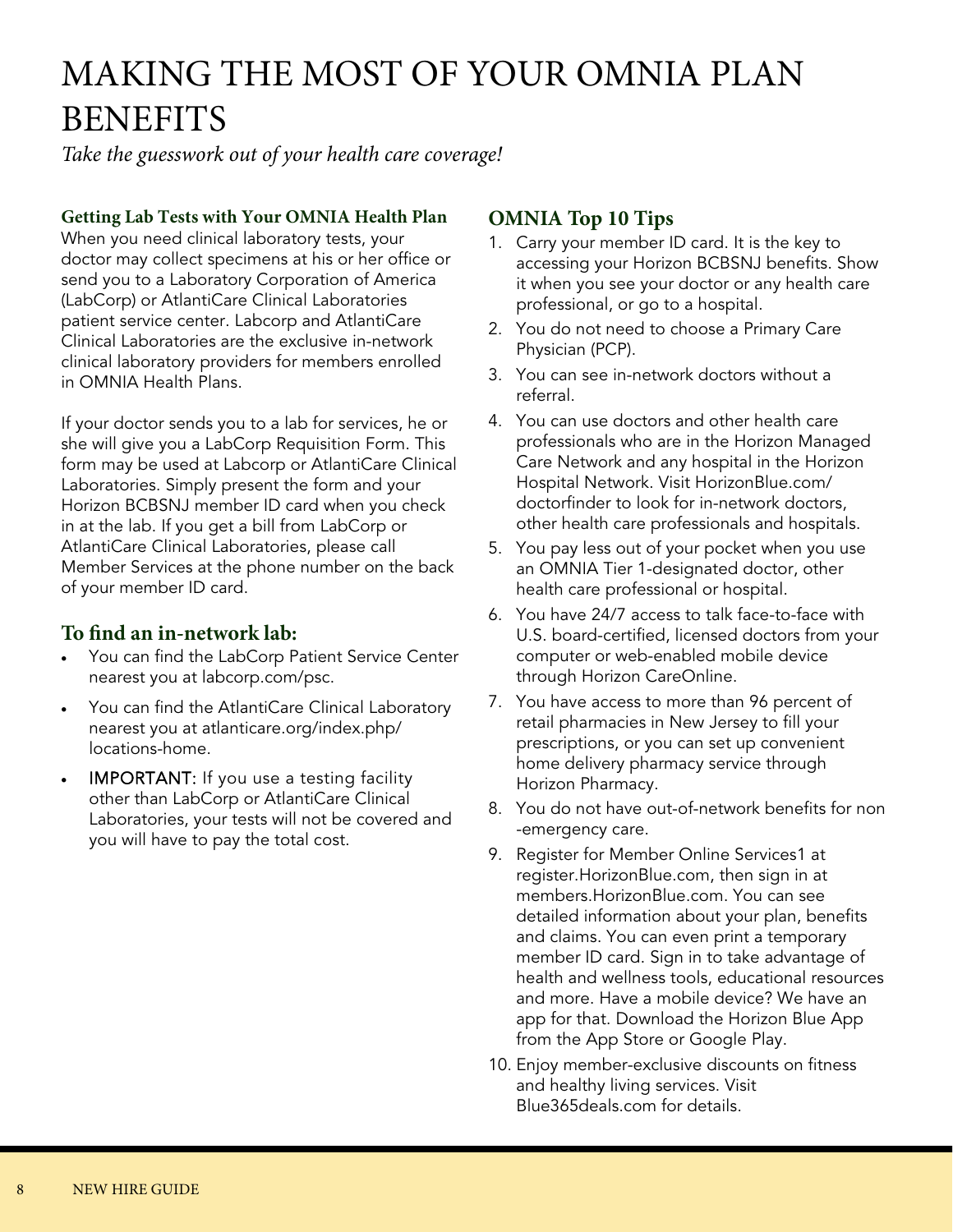# DENTAL PLAN OPTIONS: HORIZON BCBS OF NJ

### **Dental Option Plan Dental TotalCare Plan**

| <b>Annual Plan Deductible</b><br>Individual<br>Family                                                                        | None / None        | N/A                                                                                          |
|------------------------------------------------------------------------------------------------------------------------------|--------------------|----------------------------------------------------------------------------------------------|
| <b>Out-of-Network Benefits?</b>                                                                                              | Yes                | N <sub>0</sub>                                                                               |
| <b>Annual Maximum</b>                                                                                                        | \$1,000 per person | None                                                                                         |
| <b>Orthodontia Benefits</b><br>(children age 19 and below)                                                                   | N/A                | Plan pays 100%<br>(treatment beyond 24 months subject to<br>an office visit copay per visit) |
| <b>Exams &amp; Preventive Services</b><br>Eligible exams<br>Fluoride treatment (child)<br>Sealant application<br>Prophylaxis | Plan Pays 100%     | Plan Pays 100%                                                                               |
| X-rays <sup>^</sup><br>Panoramic<br>Full-mouth X-rays                                                                        | Plan Pays 100%     | Plan Pays 100%                                                                               |
| <b>Restorations and Repairs*^</b>                                                                                            | Plan pays 70%      | Plan pays 100%                                                                               |
| Endodontics*^<br>Pulp cap/Pulpotomy<br>Root canal therapy - anterior, bicuspid                                               | Plan pays 70%      | Plan pays 100%                                                                               |
| Periodontics*^<br>Scaling and root planning<br>Gingivectomy<br>Soft tissues grafts<br>Periodontal maintenance                | Plan pays 70%      | Plan pays 100%                                                                               |
| Oral Surgery *^<br>Routine extractions<br>Soft tissue surgical extractions<br>Incision and drainage of abscess               | Plan pays 70%      | Plan pays 100%                                                                               |
| <b>Major Restoration *^</b><br>Crowns                                                                                        | Plan pays 70%      | Plan pays 100%                                                                               |
| Dentures*^<br>Complete and partial dentures                                                                                  | Plan pays 50%      | Plan pays 100%                                                                               |
| Fixed Bridges*^<br>Retainers and pontics                                                                                     | Plan pays 50%      | Plan pays 100%                                                                               |

\* Deductible applies

 $\wedge$  Annual Maximum applies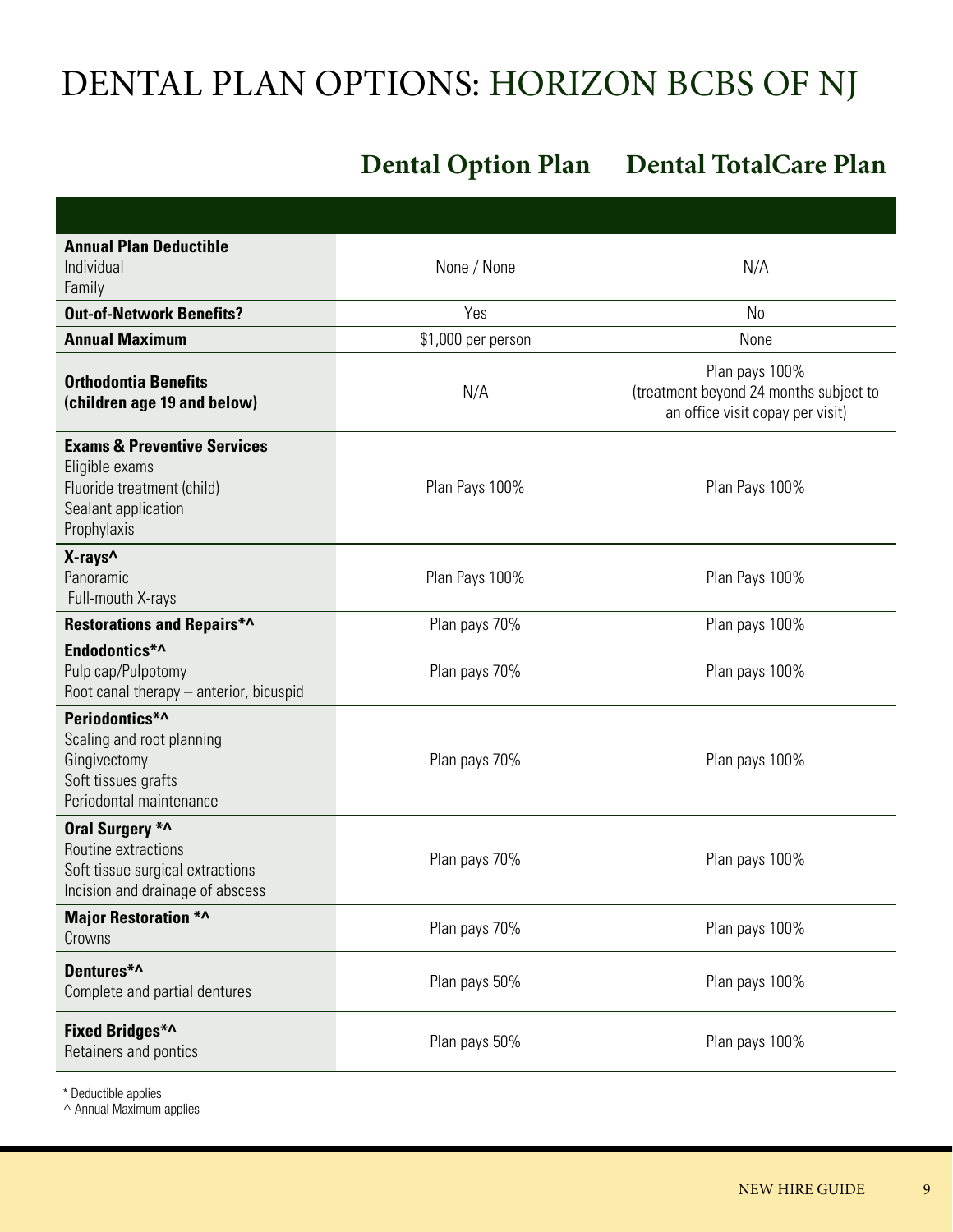# QUESTIONS & ANSWERS

### **What forms MUST be completed?**

Employee MUST complete the Horizon enrollment form to be enrolled in medical/prescription drug and/or dental coverage.

### **Where do I find these forms?**

Contact Shelly Ellis, the Human Resources Administrator at 856-358-3094 ext 4019 for all forms.

### **Whom do I contact with questions?**

Contact Conner Strong & Buckelew's Member Advocacy Unit at 800-563-9929.

### BENESERVICE

### AVAILABLE MONDAY-FRIDAY, 8:30 AM - 5:00 PM EST

BeneService, provided by our benefits consultant, Conner Strong & Buckelew, allows you to speak to a specially trained and licensed Client Service Associate who can assist with benefit claims issues, coverage questions, and enrollment inquiries.

### You can contact a Client Service Associate in one of two ways:

Call BeneService at 800.563.9929, Mon—Fri, 8:30 am—5:00 pm EST

### OR

Submit a request online at www.connerstrong.com/beneservice

*Pittsgrove Township School District reserves the right to modify, amend, suspend or terminate any plan, in whole or in part, at any time. The information in this Enrollment Guide is presented for illustrative purposes and is based on information provided by the employer. The text contained in this Guide was taken from various summary plan descriptions and benefit information. While every effort was taken to accurately report your benefits, discrepancies, or errors are always possible. In case of discrepancy between the Guide and the actual plan documents, the actual plan documents will prevail.*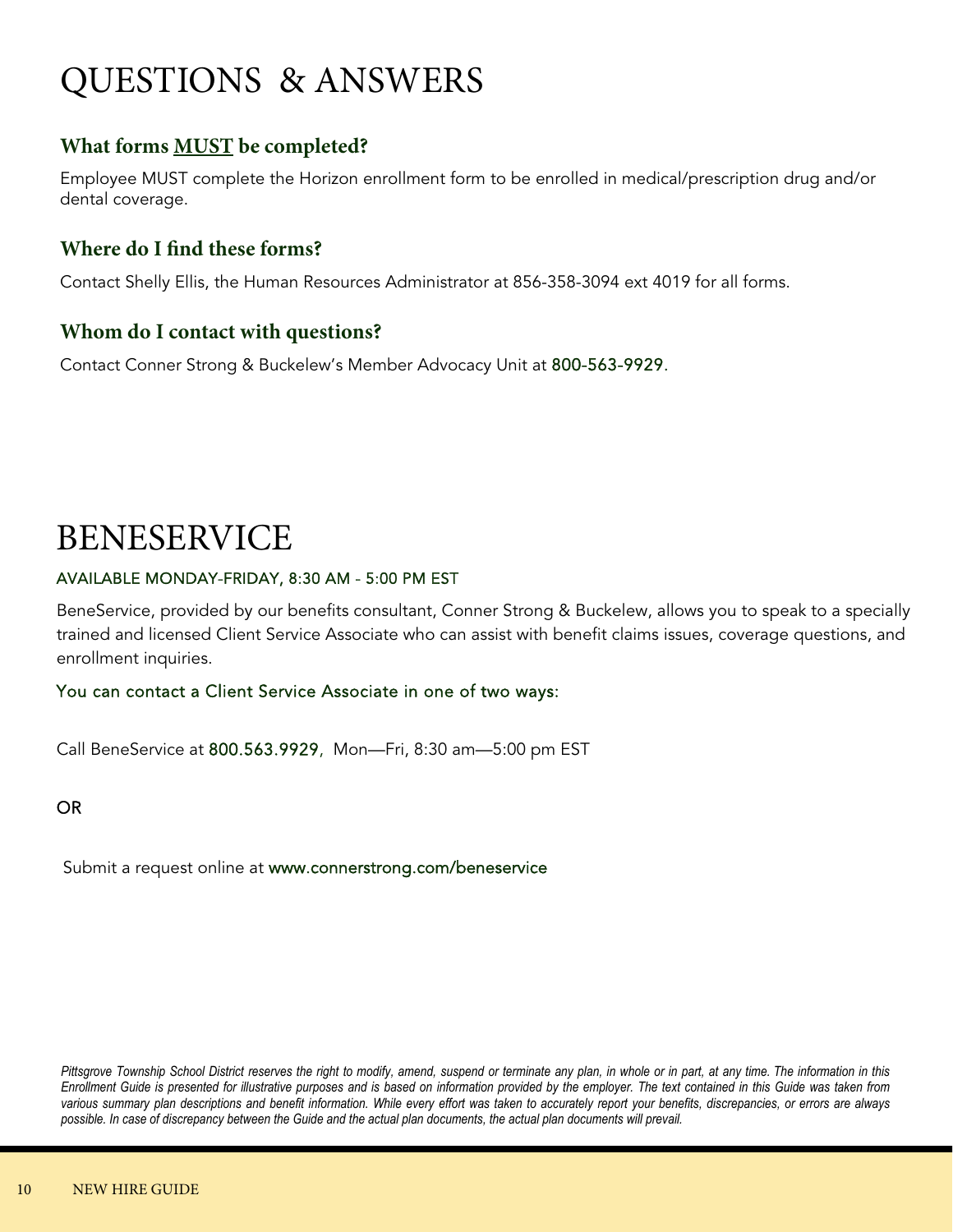# LEGAL NOTICES

### **HIPAA/CHIP Special Enrollment Notice**

**Loss of other Coverage (excluding Medicaid or a State Children's Health Insurance**  Program). If you decline enrollment for yourself or for an eligible dependent (including your spouse) while other health insurance or group health plan coverage is in effect, you may be able to enroll yourself and your dependents in this plan if you or your dependents lose eligibility for that other coverage (or if the Company stops contributing toward your or your dependents' other coverage). However, you must request enrollment within 30 days after your or your dependents' other coverage ends (or after the employer stops contributing toward the other coverage).

#### **Loss of coverage for Medicaid or a State Children's Health Insurance Program.** If

you decline enrollment for yourself or for an eligible dependent (including your spouse) while Medicaid coverage or coverage under a state children's health insurance program is in effect, you may be able to enroll yourself and your dependents in this plan if you or your dependents lose eligibility for that other coverage. However, you must request enrollment within 60 days after your or your dependents' coverage ends under Medicaid or a state children's health insurance program (CHIP).

**New dependent by marriage, birth, adoption, or placement for adoption.** If you have a new dependent as a result of marriage, birth, adoption, or placement for adoption, you may be able to enroll yourself and your new dependents. However, you must request enrollment within 30 days after the marriage, birth, adoption, or placement for adoption. If you request a change due to a special enrollment event within the applicable timeframe, coverage will be effective the date of birth, adoption or placement for adoption. For all other events, coverage will be effective the first of the month following your request for enrollment.

**Eligibility for Medicaid or a State Children's Health Insurance Program.** If you or your dependents (including your spouse) become eligible for a state premium assistance subsidy from Medicaid or through a state children's health insurance program (CHIP) with respect to coverage under this plan, you may be able to enroll yourself and your dependents in this plan. However, you must request enrollment within 60 days after your or your dependents' determination of eligibility for such assistance.

To request special enrollment or obtain more information, contact Human Resources.

### **Grandfathered Plan Notice**

This group health plan believes the Pittsgrove Township School District prescription drug plan is a "grandfathered health plan" under the Patient Protection and Affordable Care Act (the Affordable Care Act). As permitted by the Affordable Care Act, a grandfathered health plan can preserve certain basic health coverage that was already in effect when that law was enacted. Being a grandfathered health plan means that your plan may not include certain consumer protections of the Affordable Care Act that apply to other plans, for example, the requirement for the provision of preventive health services without any cost sharing. However, grandfathered health plans must comply with certain other consumer protections in the Affordable Care Act, for example, the elimination of lifetime limits on benefits.

Questions regarding which protections apply and which protections do not apply to a grandfathered health plan and what might cause a plan to change from grandfathered health plan status can be directed to Human Resources.

You may also contact the Employee Benefits Security Administration, U.S. Department of Labor at 1-866-444-3272 or www.dol.gov/ebsa/healthreform. This website has a table summarizing which protections do and do not apply to grandfathered health plans.

#### **Newborns' and Mothers' Health Protection Act**

Group health plans and health insurance issuers generally may not, under Federal law, restrict benefits for any hospital length of stay in connection with childbirth for the mother or newborn child to less than 48 hours following a vaginal delivery, or less than 96 hours following a cesarean section. However, Federal law generally does not prohibit the mother's or newborn's attending provider, after consulting with the mother, from discharging the mother or her newborn earlier than 48 hours (or 96 hours as applicable). In any case, plans and issuers may not, under Federal law, require that a provider obtain authorization from the plan or the issuer for prescribing a length of stay not in excess of 48 hours (or 96 hours).

#### **Women's Health and Cancer Rights Act**

If you have had or are going to have a mastectomy, you may be entitled to certain benefits under the Women's Health and Cancer Rights Act of 1998 (WHCRA). For individuals receiving mastectomy-related benefits, coverage will be provided in a manner determined in consultation with the attending physician and the patient, for:

- all stages of reconstruction of the breast on which the mastectomy was performed;
- surgery and reconstruction of the other breast to produce a symmetrical appearance; prostheses; and
- treatment of physical complications of the mastectomy, including lymphedema.

These benefits will be provided subject to the same deductibles and coinsurance applicable to other benefits. If you have any questions, please speak with Human Resources.

#### **Availability of Summary Health Information**

As an employee, the health benefits available to you represent a significant component of your compensation package. They also provide important protection for you and your family in the case of illness or injury,

Pittsgrove Township School District offers a series of health coverage options. You may request a copy of the SBC from Human Resources. These documents summarize important information about all health coverage options in a standard format. Please contact the Benefits Department if you have any questions.

### **Premium Assistance Under Medicaid and the Children's Health Insurance Program (CHIP)**

If you or your children are eligible for Medicaid or CHIP and you're eligible for health coverage from your employer, your state may have a premium assistance program that can help pay for coverage, using funds from their Medicaid or CHIP programs. If you or your children aren't eligible for Medicaid or CHIP, you won't be eligible for these premium assistance programs but you may be able to buy individual insurance coverage through the Health Insurance Marketplace. For more information, visit www.healthcare.gov.

If you or your dependents are already enrolled in Medicaid or CHIP and you live in a State listed below, contact your State Medicaid or CHIP office to find out if premium assistance is available.

If you or your dependents are NOT currently enrolled in Medicaid or CHIP, and you think you or any of your dependents might be eligible for either of these programs, contact your State Medicaid or CHIP office or dial 1-877-KIDS NOW or www.insurekidsnow.gov to find out how to apply. If you qualify, ask your state if it has a program that might help you pay the premiums for an employer-sponsored plan.

If you or your dependents are eligible for premium assistance under Medicaid or CHIP, as well as eligible under your employer plan, your employer must allow you to enroll in your employer plan if you aren't already enrolled. This is called a "special enrollment" opportunity, and you must request coverage within 60 days of being determined eligible for premium assistance. If you have questions about enrolling in your employer plan, contact the Department of Labor at www.askebsa.dol.gov or call 1-866-444-EBSA (3272).

If you live in one of the following states, you may be eligible for assistance paying your employer health plan premiums. The following list of states is current as of January 31, 2019. Contact your State for more information on eligibility –

ALABAMA – Medicaid Website: http://myalhipp.com Phone: 1-855-692-5447

ALASKA – Medicaid The AK Health Insurance Premium Payment Program Website: http://myakhipp.com/ Phone: 1-866-251-4861 Email: CustomerService@MyAKHIPP.com Medicaid Eligibility: http://dhss.alaska.gov/dpa/Pages/medicaid/default.aspx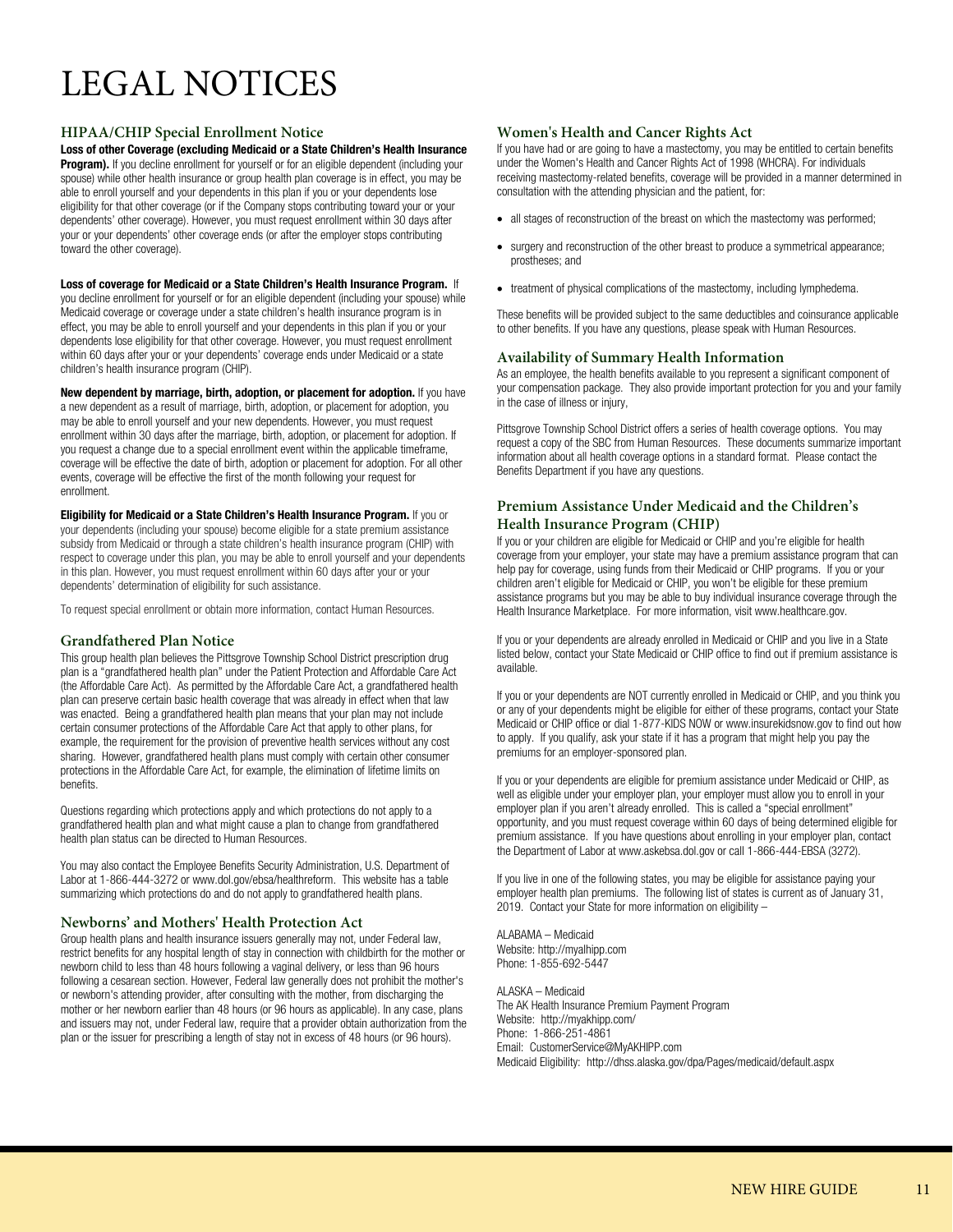ARKANSAS – Medicaid Website: http://myarhipp.com/ Phone: 1-855-MyARHIPP (855-692-7447)

FLORIDA – Medicaid Website: http://flmedicaidtplrecovery.com/hipp/ Phone: 1-877-357-3268

GEORGIA – Medicaid Website: www.medicaid.georgia.gov - Click on Health Insurance Premium Payment (HIPP) Phone: 404-656-4507

INDIANA – Medicaid Healthy Indiana Plan for low-income adults 19-64 Website: http://www.in.gov/fssa/hip/ Phone: 1-877-438-4479 All other Medicaid Website: http://www.indianamedicaid.com Phone 1-800-403-0864

IOWA – Medicaid Website: http://dhs.iowa.gov/hawk-i Phone: 1-800-257-8563

KANSAS – Medicaid Website: http://www.kdheks.gov/hcf/ Phone: 1-785-296-3512

KENTUCKY – Medicaid Website: https://chfs.ky.gov Phone: 1-800-635-2570

LOUISIANA – Medicaid Website: http://dhh.louisiana.gov/index.cfm/subhome/1/ n/331 Phone: 1-888-695-2447

MAINE – Medicaid Website: http://www.maine.gov/dhhs/ofi/public-assistance/ index.html Phone: 1-800-442-6003 TTY: Maine relay 711

MASSACHUSETTS – Medicaid and CHIP Website: http://www.mass.gov/eohhs/gov/departments/ masshealth/ Phone: 1-800-862-4840

MINNESOTA – Medicaid Website: https://mn.gov/dhs/people-we-serve/seniors/health -care/health-care-programs/programs-and-services/otherinsurance.jsp Phone: 1-800-657-3739 or 651-431-2670

MISSOURI – Medicaid Website: http://www.dss.mo.gov/mhd/participants/pages/ hipp.htm Phone: 573-751-2005

MONTANA – Medicaid Website: http://dphhs.mt.gov/MontanaHealthcarePrograms/ HIPP Phone: 1-800-694-3084

NEBRASKA – Medicaid Website: http://www.ACCESSNebraska.ne.gov Phone: (855) 632-7633 Lincoln: (402) 473-7000 Omaha: (402) 595-1178

NEVADA – Medicaid Medicaid Website: http://dhcfp.nv.gov Medicaid Phone: 1-800-992-0900

NEW HAMPSHIRE – Medicaid Website: https://www.dhhs.nh.gov/oii/hipp.htm Phone: 603-271-5218 Toll-Free: 1-800-852-3345, ext 5218

NEW JERSEY – Medicaid and CHIP Medicaid Website: http://www.state.nj.us/humanservices/ dmahs/clients/medicaid/ Medicaid Phone: 609-631-2392 CHIP Website: http://www.njfamilycare.org/index.html CHIP Phone: 1-800-701-0710

NEW YORK – Medicaid Website: https://www.health.ny.gov/health\_care/medicaid/ Phone: 1-800-541-2831

NORTH CAROLINA – Medicaid Website: https://dma.ncdhhs.gov/ Phone: 919-855-4100

NORTH DAKOTA – Medicaid Website: http://www.nd.gov/dhs/services/medicalserv/ medicaid/ Phone: 1-844-854-4825

OKLAHOMA – Medicaid and CHIP Website: http://www.insureoklahoma.org Phone: 1-888-365-3742

OREGON – Medicaid and CHIP Website: http://healthcare.oregon.gov/Pages/index.aspx http://www.oregonhealthcare.gov/index-es.html Phone: 1-800-699-9075

PENNSYLVANIA – Medicaid Website: http://www.dhs.pa.gov/provider/medicalassistance/ healthinsurancepremiumpaymenthippprogram/index.htm Phone: 1-800-692-7462

RHODE ISLAND – Medicaid Website: http://www.eohhs.ri.gov/ Phone: 855-697-4347

SOUTH CAROLINA – Medicaid Website: https://www.scdhhs.gov Phone: 1-888-549-0820

SOUTH DAKOTA - Medicaid Website: http://dss.sd.gov Phone: 1-888-828-0059

TEXAS – Medicaid Website: http://gethipptexas.com/ Phone: 1-800-440-0493

UTAH – Medicaid and CHIP Medicaid Website: https://medicaid.utah.gov/ CHIP Website: http://health.utah.gov/chip Phone: 1-877-543-7669

VERMONT– Medicaid Website: http://www.greenmountaincare.org/ Phone: 1-800-250-8427

VIRGINIA – Medicaid and CHIP Medicaid Website: http://www.coverva.org/ programs\_premium\_assistance.cfm Medicaid Phone: 1-800-432-5924 CHIP Website: http://www.coverva.org/ programs\_premium\_assistance.cfm CHIP Phone: 1-855-242-8282

WASHINGTON – Medicaid Website: http://www.hca.wa.gov/free-or-low-cost-healthcare/program-administration/premium-payment-program Phone: 1-800-562-3022 ext. 15473

WEST VIRGINIA – Medicaid Website: http://mywvhipp.com/ Toll-free phone: 1-855-MyWVHIPP (1-855-699-8447)

WISCONSIN – Medicaid and CHIP Website: https://www.dhs.wisconsin.gov/publications/p1/ p10095.pdf Phone: 1-800-362-3002

WYOMING – Medicaid Website: https://health.wyo.gov/healthcarefin/medicaid/ Phone: 307-777-7531

To see if any other states have added a premium assistance program since January 31, 2019, or for more information on special enrollment rights, contact either:

U.S. Department of Labor

Employee Benefits Security Administration www.dol.gov/agencies/ebsa 1-866-444-EBSA (3272)

U.S. Department of Health and Human Services Centers for Medicare & Medicaid Services www.cms.hhs.gov 1-877-267-2323, Menu Option 4, Ext. 61565